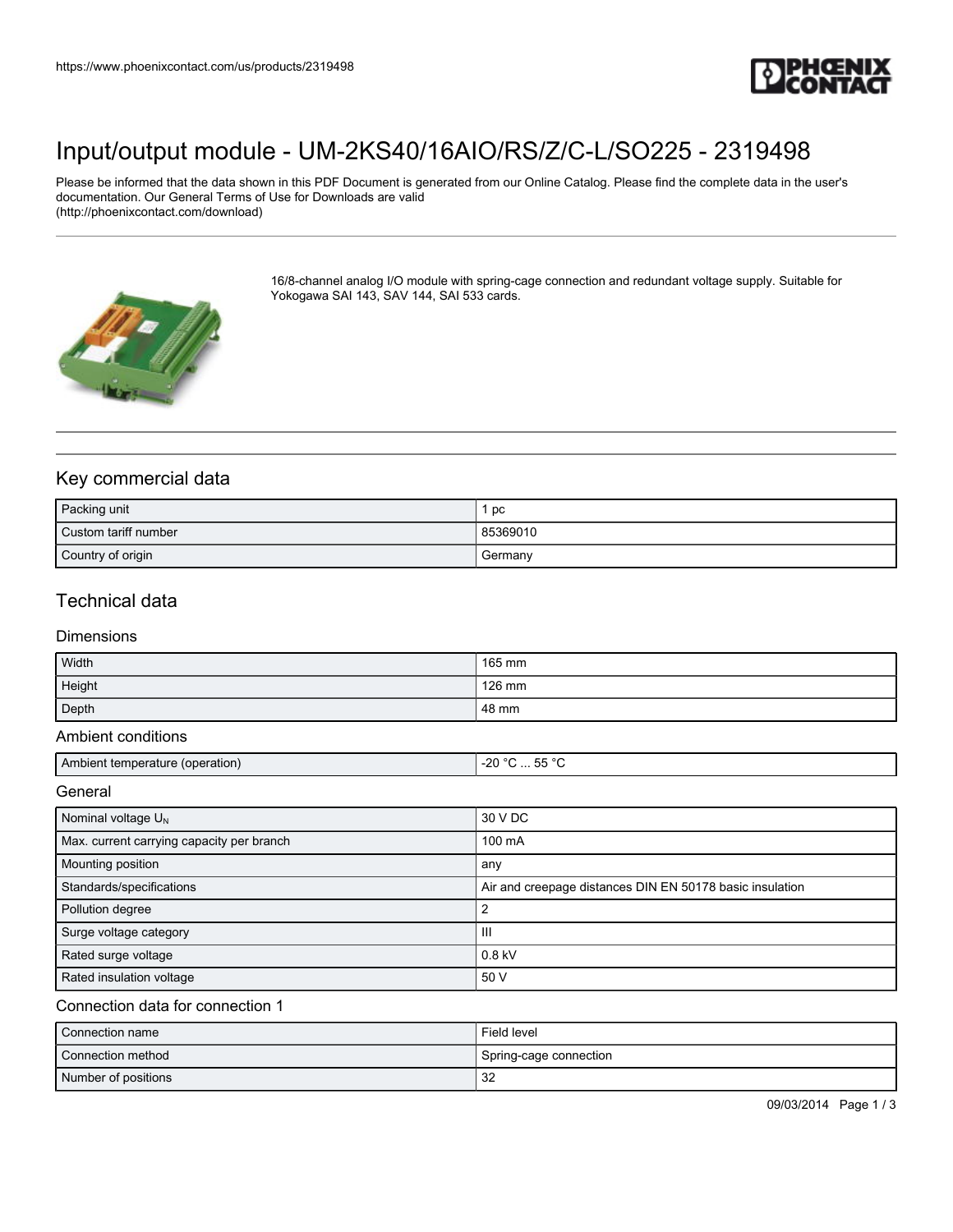

# [Input/output module - UM-2KS40/16AIO/RS/Z/C-L/SO225 - 2319498](https://www.phoenixcontact.com/us/products/2319498)

## Technical data

#### Connection data for connection 1

| Conductor cross section solid min.     | $0.2$ mm <sup>2</sup> |
|----------------------------------------|-----------------------|
| Conductor cross section solid max.     | $4 \text{ mm}^2$      |
| Conductor cross section stranded min.  | $0.2$ mm <sup>2</sup> |
| Conductor cross section stranded max.  | $2.5$ mm <sup>2</sup> |
| Conductor cross section AWG/kcmil min. | 24                    |
| Conductor cross section AWG/kcmil max  | 12                    |

#### Connection data for connection 2

| Connection name       | Control system level   |
|-----------------------|------------------------|
| Number of connections |                        |
| Connection method     | Yokogawa KS-compatible |
| Number of positions   | -40                    |

#### Supported controller

| Controller          | YOKOGAWA ProSafe-RS |
|---------------------|---------------------|
| - suitable I/O card | <b>SAI143</b>       |
|                     | <b>SAI144</b>       |
|                     | <b>SAI533</b>       |

### **Classifications**

#### eCl@ss

| eCl@ss 4.0 | 27250313 |
|------------|----------|
| eCl@ss 4.1 | 27250313 |
| eCl@ss 5.0 | 27250313 |
| eCl@ss 5.1 | 27250313 |
| eCl@ss 6.0 | 27069203 |
| eCl@ss 7.0 | 27069203 |
| eCl@ss 8.0 | 27069203 |

#### ETIM

| <b>ETIM 2.0</b> | EC001434 |
|-----------------|----------|
| <b>ETIM 3.0</b> | EC001604 |
| <b>ETIM 4.0</b> | EC001437 |
| <b>ETIM 5.0</b> | EC001437 |

### UNSPSC

| UNSPSC 6.01 | 1824<br>3021 |
|-------------|--------------|
| 7.0901      | 39121421     |
| UNSPSC      |              |